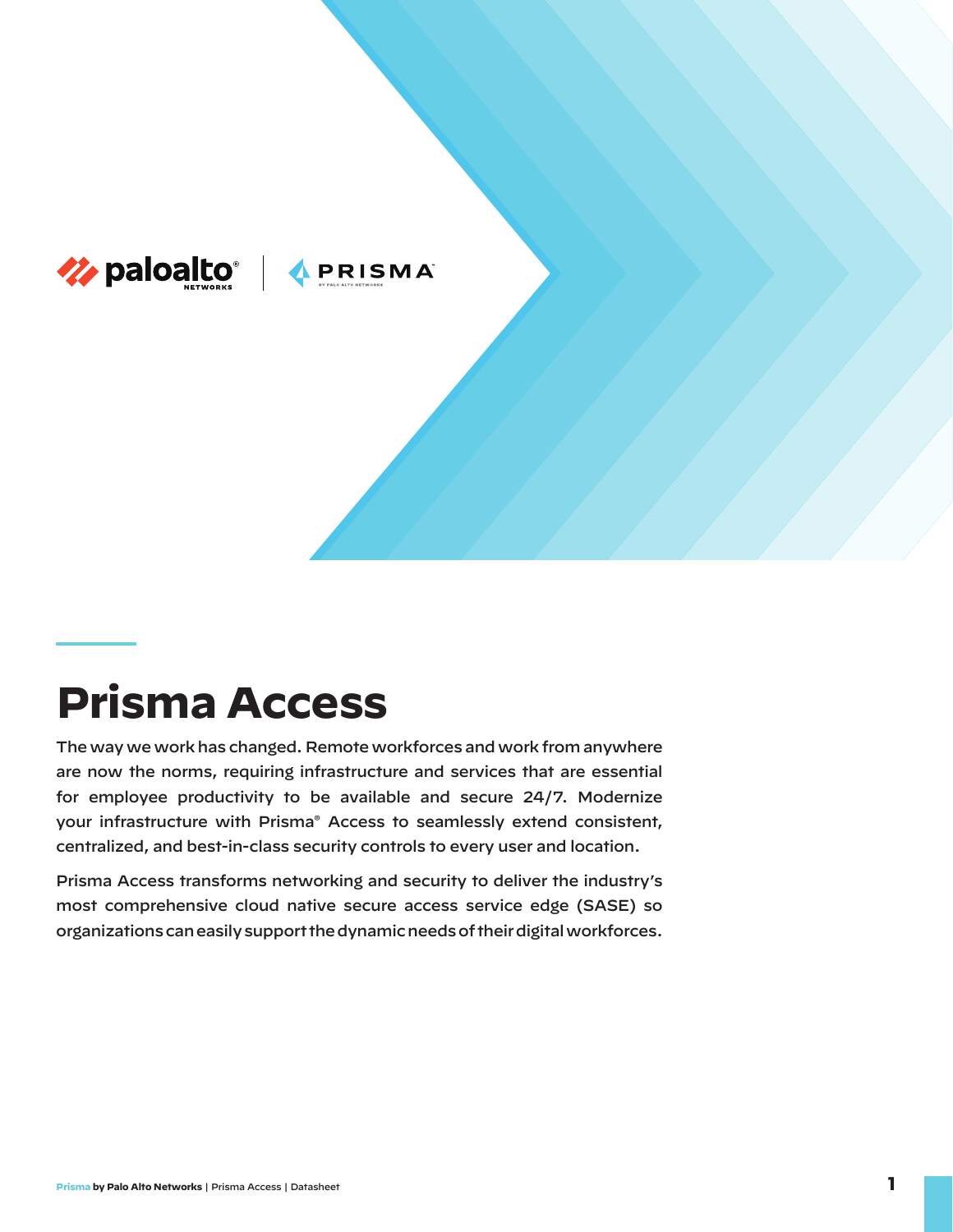

## **The Prisma Access Difference**

Prisma Access is designed from the ground up to enable organizations to lower the costs and complexities of securely connecting users and devices to any service required, anywhere. The cloud native architecture of Prisma Access ensures ondemand and elastic scale of comprehensive networking and security services across a global, high-performance network. With Prisma Access, organizations can easily modernize their infrastructure with a true SASE approach that delivers:

- **The most complete cloud-edge architecture**, consolidating more networking and security capabilities into a single cloud-delivered service.
- **Best-in-class protection** that reduces risk by delivering a consistent posture across all users and locations, with industry-leading cybersecurity.
- **Full bidirectional inspection of all traffic**, including TLS-/ SSL-encrypted traffic, on all ports.
- **Comprehensive threat intelligence** powered by automated threat data from Palo Alto Networks and hundreds of third-party feeds.

## **Security-as-a-Service Layer**

#### **Firewall as a Service**

Prisma Access provides firewall-as-a-service (FWaaS) capabilities with the full functionality of a Palo Alto Networks Next-Generation Firewalls (NGFWs). This includes inbound and outbound protection, native user authentication and access control, and Layer 3–7 single-pass inspection to secure branch offices against threats.

#### **Cloud Secure Web Gateway**

Prisma Access provides secure web gateway (SWG) functionality for remote users across all web traffic protocols and applications in hybrid environments. Prisma Access also provides URL and content filtering for users based on dynamic group monitoring, allowing you to implement granular behavior-based policies. Advanced DNS security prevents command-andcontrol (C2) callback and DNS tunneling attacks.

#### **Zero Trust Network Access**

Zero Trust Network Access (ZTNA) authenticates and connects users to applications based on granular role-based access control and provides a single pane of glass to create and enforce policies. Prisma Access supports both agent-based and agentless connection methods to provide secure remote access regardless of a user's location. Unlike standalone VPN or proxy solutions, Prisma Access performs single-pass traffic inspection for malware, data loss, and malicious behavior after users connect.

#### **Cloud Access Security Broker**

With the optional addition of Prisma SaaS, Prisma Access implements security controls that combine inline API security and contextual controls to determine access to sensitive information. These controls are implemented together in an integrated manner and applied throughout all cloud application policies.

## **Network-as-a-Service Layer**

Prisma Access provides consistent, secure access to all applications—in the cloud, in your data center, or on the internet.

#### **Networking for Mobile Users**

Connect mobile users with the GlobalProtect™ app, which supports user-based always-on, pre-logon always-on, and on-demand connections. Prisma Access supports split tunneling based on access route, applications, per-app VPN split tunneling, and split tunneling based on low-risk/highbandwidth applications, such as streaming video services.

#### **Networking for Remote Networks**

Connect branch offices to Prisma Access over a standard IPsec VPN tunnel using common IPsec-compatible devices, such as your existing branch router or softwaredefined wide area network (SD-WAN) appliance. You can use Border Gateway Protocol (BGP) or static routing from the branch, and you can use equal-cost multipath (ECMP) routing for faster performance and better redundancy across multiple links.

#### **Deployment Visibility—Prisma Access Insights**

Prisma Access Insights is a comprehensive network monitoring app in Prisma Access. It provides on-demand insight into service and deployment health, plus proactive assistance capabilities, such as real-time alerts.

### **Management**

Prisma Access supports two management options:

- **Panorama™ network security management** for centralized administration across Palo Alto Networks NGFWs and Prisma Access.
- **Cloud Management** through a web-based interface with preconfigured profiles and streamlined workflows, using the Prisma Access app.



**Figure 1:** Prisma Access architecture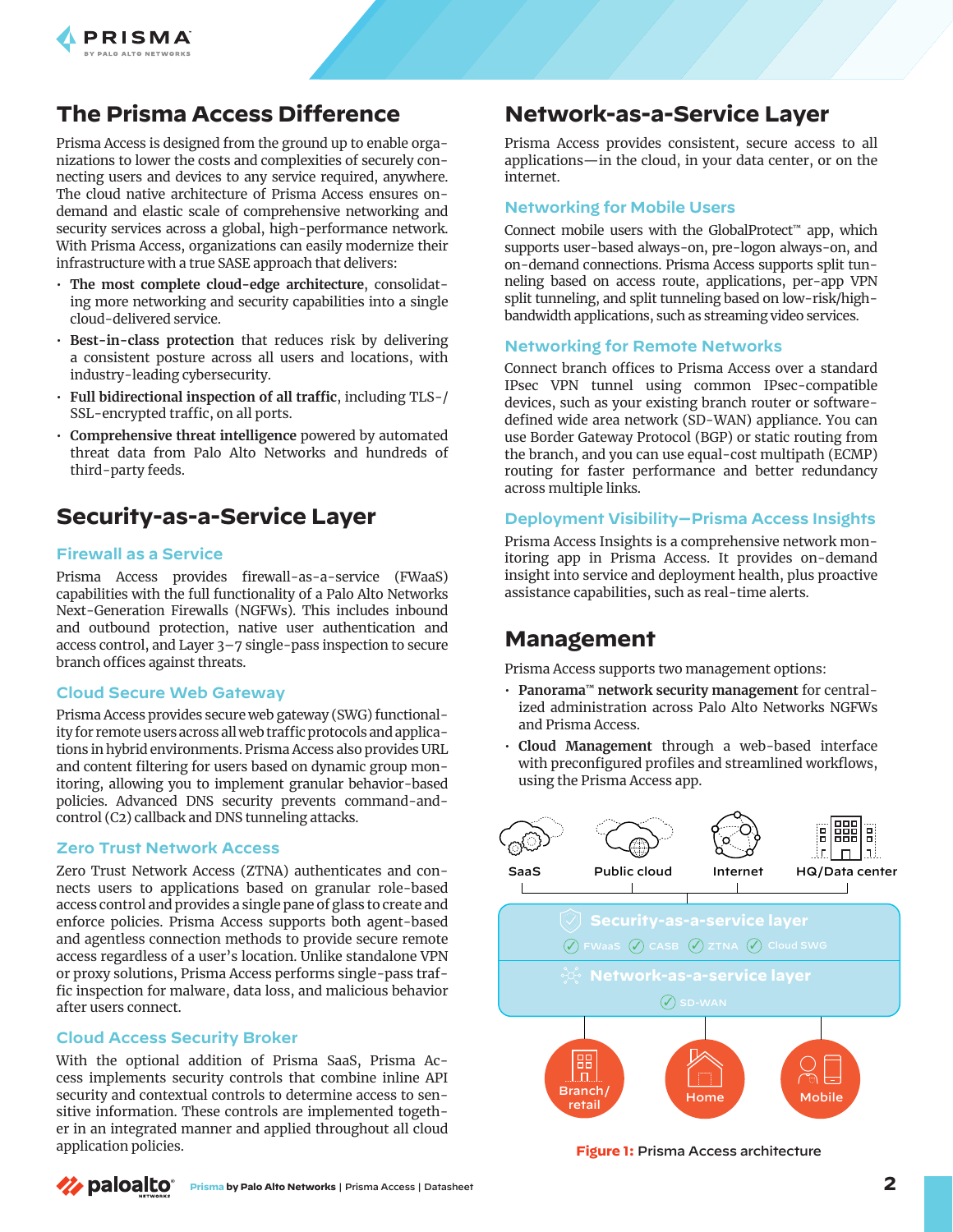

| <b>Table 1: Prisma Access Details, Features, and Specifications</b> |                                                                                                                                                                                                                                                                                                                                                                             |                                                                                                                                                      |                                                                  |
|---------------------------------------------------------------------|-----------------------------------------------------------------------------------------------------------------------------------------------------------------------------------------------------------------------------------------------------------------------------------------------------------------------------------------------------------------------------|------------------------------------------------------------------------------------------------------------------------------------------------------|------------------------------------------------------------------|
|                                                                     | <b>Prisma Access for Networks</b>                                                                                                                                                                                                                                                                                                                                           | <b>Prisma Access for Users</b>                                                                                                                       | <b>Prisma Access for Clean Pipe</b>                              |
| Locations                                                           | 100+ in 76 countries                                                                                                                                                                                                                                                                                                                                                        |                                                                                                                                                      | 17 locations                                                     |
| <b>Connection Type</b>                                              | IPsec tunnel<br>SD-WAN (PAN-OS 9.1 or later)                                                                                                                                                                                                                                                                                                                                | GlobalProtect app IPsec/SSL                                                                                                                          | Peering via Partner Interconnect<br>(VLAN attachment per tenant) |
| <b>GlobalProtect App</b><br><b>Platform Support</b>                 | N/A                                                                                                                                                                                                                                                                                                                                                                         | Apple iOS<br>Apple macOS<br>Google Android<br>Android App for Chromebook<br>CentOS Linux<br>Red Hat Enterprise Linux<br>Ubuntu<br>Windows 10 and UWP | N/A                                                              |
| <b>IoT</b> Platforms                                                |                                                                                                                                                                                                                                                                                                                                                                             | Raspberry Pi OS<br>Windows IoT Enterprise<br><b>Ubuntu</b><br>Google Android                                                                         |                                                                  |
| <b>Service-Level Agreements</b>                                     |                                                                                                                                                                                                                                                                                                                                                                             |                                                                                                                                                      |                                                                  |
| <b>Uptime Availability</b>                                          | 99.999% per calendar month                                                                                                                                                                                                                                                                                                                                                  |                                                                                                                                                      |                                                                  |
| Connectivity*                                                       | 99.99% for 10 ms over a 1-hour period                                                                                                                                                                                                                                                                                                                                       |                                                                                                                                                      |                                                                  |
| <b>Feature</b>                                                      | <b>Description</b>                                                                                                                                                                                                                                                                                                                                                          |                                                                                                                                                      |                                                                  |
| $App-ID$                                                            | Continuously classifies all applications regardless of port, SSL/SSH encryption, or technique used by an<br>attacker to evade detection. Unlike legacy solutions that depend on Layers 3 and 4 as the first layers of<br>control before application classification is applied, Prisma Access applies App-ID along with other Layer 7<br>controls, such as User-ID.          |                                                                                                                                                      |                                                                  |
| User-ID                                                             | Integrates with a wide range of user identity repositories so that your policies follow your users and groups<br>regardless of their location. User repositories include wireless LAN controllers, VPNs, directory servers,<br>browser-based captive portals, proxies, and more.                                                                                            |                                                                                                                                                      |                                                                  |
| <b>SSL Decryption</b>                                               | Inspects and applies policy to SSL/SSH-encrypted traffic, both inbound and outbound, including for traffic<br>that uses HTTP/2. For privacy and regulatory compliance, you can enable or disable decryption flexibly<br>based on URL, source, destination, user, user group, and port.                                                                                      |                                                                                                                                                      |                                                                  |
| Reporting                                                           | Includes, as a standard, a detailed, customizable software-as-a-service (SaaS) application usage report<br>that provides insight into all SaaS traffic—sanctioned and unsanctioned—on your network. You can also<br>create custom reports based on your needs as well as easily schedule, download, and share them with<br>others in your organization.                     |                                                                                                                                                      |                                                                  |
| <b>User Authentication</b>                                          | Supports all existing PAN-OS authentication methods, including Kerberos, RADIUS, SAML, LDAP, client<br>certificates, and a local user database. Once GlobalProtect authenticates the user, it immediately provides<br>Prisma Access with a user-to-IP address mapping for use by User-ID technology.                                                                        |                                                                                                                                                      |                                                                  |
| <b>DNS Security</b>                                                 | Automatically prevents C2 callback and tunneling to tens of millions of malicious domains identified with<br>real-time analysis and continuously growing global threat intelligence. You can predict and stop malicious<br>domains from domain generation algorithm-based malware with instant enforcement.                                                                 |                                                                                                                                                      |                                                                  |
| <b>URL Filtering</b>                                                | Protects users by automatically preventing web-based attacks, including those that use phishing, C2, and<br>exploit kits. Phishing and JavaScript-based attacks are detected inline and blocked in milliseconds without<br>requiring analyst intervention. You can address any compliance or regulatory issues by controlling web<br>access based on organizational policy. |                                                                                                                                                      |                                                                  |
| <b>Data Loss Prevention</b><br>(DLP)                                | Includes a set of tools and processes that allow you to protect sensitive information against unauthorized<br>access, misuse, extraction, or sharing. DLP on Prisma Access enables you to enforce data security policies<br>and prevent the loss of sensitive data across mobile users and remote networks.                                                                 |                                                                                                                                                      |                                                                  |
| <b>Dynamic User Group</b><br>(DUG) Monitoring                       | Provides dynamic security actions based on user behavior to restrict suspicious or malicious users. Allows<br>you to define DUGs in Prisma Access to take time-bound security actions without waiting for changes to be<br>applied to user directories.                                                                                                                     |                                                                                                                                                      |                                                                  |
| <b>Host Information</b><br>Profile (HIP)                            | Checks the endpoint to get an inventory of how it's configured and builds a HIP. Prisma Access uses the<br>HIP to enforce application policies that only permit access when the endpoint is properly configured and<br>secured.                                                                                                                                             |                                                                                                                                                      |                                                                  |

\* Regional differences may apply. For more details, refer to the [Prisma Access Service-Level Agreement](https://www.paloaltonetworks.com/content/dam/pan/en_US/assets/pdf/datasheets/support/prisma-access-service-sla.pdf).